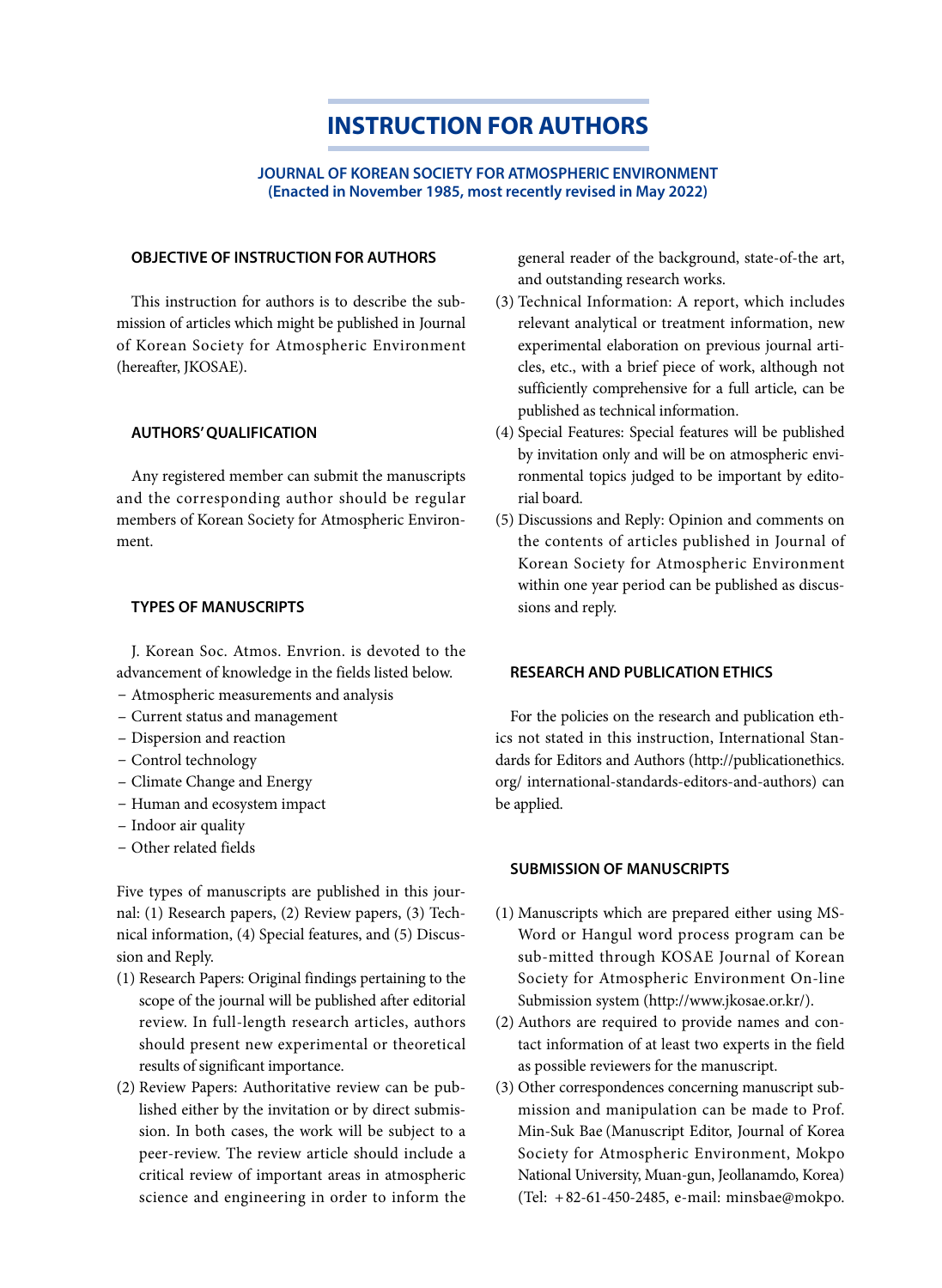ac.kr, kosae@kosae.or.kr).

- (4) Manuscripts can be submitted anytime, and the submission date is the day when the manuscript is arrived in KOSAE. The acceptance date of the manuscript is the day when the review is finished and the decision is made as accepted.
- (5) One copy of the manuscript which includes figures and tables should be submitted through on-line. The evaluation fee is free of charge.
- (6) After the acceptance of the manuscript for the publication in JKOSAE, the authors should submit the final manuscript including original figures and tables through on-line and pay the publication fee.
- (7) Author check list and Copyright transfer forms can be found during the submission process via e-mail (kosae@kosae.or.kr) or Fax ( +82-2-387-1881).

# **PEER-REVIEW**

All manuscripts are subject to editorial peer-review. Manuscripts considered for possible publication are forwarded to at least two reviewers for the evaluation of their scientific merit and technical soundness. The author's name and affiliation are not disclosed during review process. The review process can be reconsider three times if the request of minor or major revisions is suggested by reviewers. If two review do not agree to accept the journal, it is reviewed and publish on the decision of the manuscript Editor. The finally accepted manuscript will be reviewed by manuscript editor for the consistency of the format and criteria. The final, revised manuscript is scheduled for publication in the next available issue. The submitted manuscripts should not be under simultaneous consideration by any other journal.

### **LENGTH OF MANUSCRIPTS**

- (1) There is no limit to the length of manuscripts, but it is recommended not to exceed a total of 8,000 words.
- (2) Manuscripts must be double-spaced with margins of 25 mm on left- and right-sides in A4 size and fonts should be in 12 points.

### **LANGUAGE AND NOTATION**

(1) Recommended language of manuscripts is Korean.

On the other hand, English can be used for the notation of names of people, regions, and/or journals, in order to clarify their meaning.

(2) Academic terminology and chemical names are recommended to be notated in Korean first, followed by their notation in English. SI number and unit should be used.

### **FORMAT OF MANUSCRIPT**

### Manuscript Cover

- (1) At the top of manuscript cover page, one research field (possibly up to 3 fields) related to the manuscript should be given. The available seven research fields are given above.
- (2) Manuscript should include the title of the manuscript, authors' names, and affiliations in Korean followed by English. Present the author's affiliation in the order of department, organization, province and country. When an author has different affiliations, different numbers as superscript should be presented to designate the author with different affiliations. Manuscript should separatedly present the authors' positions based on instruction 263 of Ministry of Education.
- (3) Manuscript prepared in English is not needed to provide title of the manuscript and authors' names and affiliations in Korean.
- (4) Corresponding author is designated by putting asterisk (\*) on his/her name, and phone number and e-mail address of the corresponding author should be given at the left-bottom as footnote.

### Format of Manuscript

- (1) Manuscript is recommended to include English abstract, introduction, experimental section, results, discussion, conclusions, possibly acknowledgement, and references in order. Figures and tables are recommended to be inserted in the text.
- (2) All manuscript must be submitted with line numbers. Lines in the abstract and text must be numbered consecutively from the beginning to the end of the manuscript in a separate column at the left.

#### Abstract and Keywords

- (1) Manuscript prepared in English should include title of the manuscript, authors' name and affiliations, and abstract in Korean after references section of the manuscript.
- (2) Korean and English abstracts should be shorter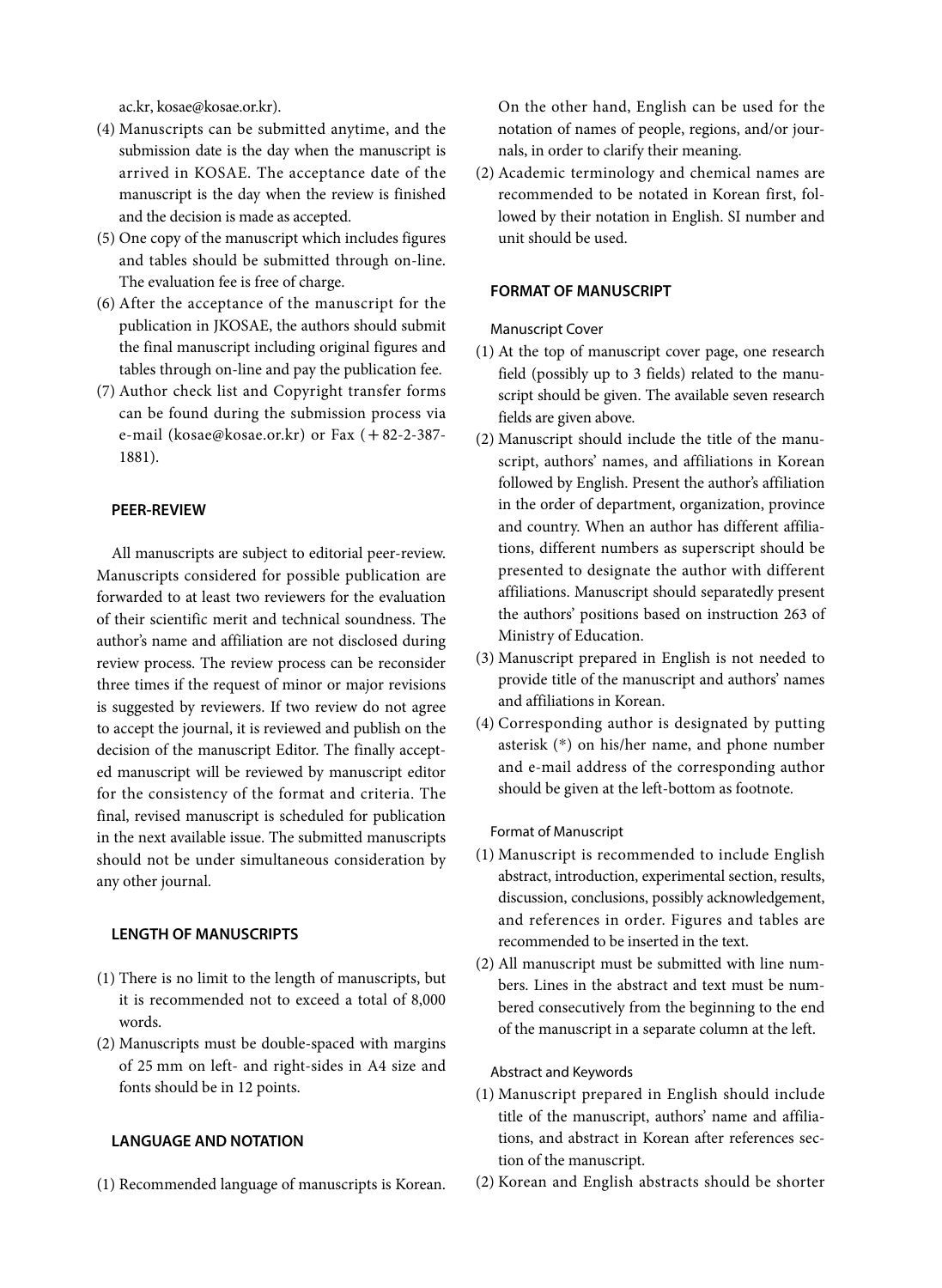than 300 words, given before the text, and clearly and independently representative for the work described in the text.

- (3) Keywords less than 5 should be given just after Korean and English abstracts.
- (4) Abstract may not be presented for manuscripts of technical information and special features.

Notation of Chapter, Section, and Sub-section

Notation of chapters and sections is given in Arabic number as shown in the below example. It is allowed only to use chapter, section, and sub-section. When necessary, sub-sub-section can be used by designating its title in Gothic without Arabic number notation.

| (ex) 1. Introduction | 3.             |
|----------------------|----------------|
|                      | 3.1            |
| 2.1                  | 3.2            |
| 2.1.1                | 4. Conclusions |
| 2.1.2.               | References     |
|                      |                |

# **NOTATION OF FIGURES AND TABLES**

Title and Description

- (1) All the title and description of Tables and Figures should be given in English.
- (2) Only the first letter of the description of Tables and Figures is given in capital letter, except peoples' name, proper nouns, abbreviation, and special symbol.
- (ex 1) Fig. 1. Delivery system and sampling locations.
- (ex 2) Table 3. Collection efficiency for TSP.
- (3) In the text, Table and Figure are referenced like "표 2" and "그림 3".

Place of Table and Figure in the Text

Table and Figure should be put in the text at the proper place.

### **REFERENCE STYLE**

(1) When the references are cited in the text, authors' names and publication year should be used.

(ex) One author: Hopke (1990) …

Two authors : Watson and Lee (1959) …

Three or more authors: Turner *et al*.(1982) …

(2) When the citation in the text is made using a parenthesis, authors' names and publication year are separated by comma. When consecutive citations are made, the recent one comes first, separated by a semicolon.

(ex) (Hopke, 1990; Lin *et al*., 1989)

When the report citation in the text is made using a parenthesis, abbreviation and publication year are separated by comma.

(ex) (US EPA, 2000; NIER, 1998)

(3) References must be listed in the order of English author's names. Paper written in Korean with English abstract should be noticed by adding the phrase, "in Korean with English abstract", in a parenthesis, at the end of its title. All the authors of a referenced article or book are given first, followed by publication year in a parenthesis, title, journal name, volume(issue), page and DOI for the article, or publication year in a parenthesis, title, publisher, published country, and pages for the book.

① Articles

- (Ex 1) Kim, C.-H., Lee, H.-J., Kang, J.-E., Jo, H.-Y., Park, S.-Y., Jo, Y.-J., Lee, J.-J., Yang, G.-H., Park, T., Lee, T. (2017) Meteorological Overview and Signatures of Long-range Transport Processes during the MAPS-Seoul 2015 Campaign, Aerosol and Air Quality Research, 18(9), 2173-2184. https://doi.org/10.4209/aaqr.2017.10.0398
- (Ex 2) Lee, T.-J., Park, M.-B., Kim, D.-S. (2019) Time Series Assessment of  $PM<sub>25</sub>$  Source Contributions and Classification of Haze Patterns in Seoul, Journal of Korean Society for Atmospheric Environment, 35(1), 97-124, (in Korean with English abstract). https://doi.org/10.5572/ KOSAE.2019.35.1.097
- ② Books
- (ex) Cooper, C.D., Alley, F.C. (1994) Air Pollution Control -A Design Approach, 2nd Ed., Waveland Press Inc., U.S.A., 45 pp.

③ Book Chapter or Proceeding Paper

- (ex 1) McClenny, W.A., Oliver, K.D. (1987) Toxics monitoring with canister-based systems, Proceeding of the 80th Annual Meeting of APCA, Pittsburgh, PA. Paper No 87-62. 3.
- (ex 2) Choi, F.A., Kim, S.R. (1999) Urban air pollution modeling, in Dispersion Model. Edited by H.M. Park, Academic Press, New York, 1146-1171.
- ④ Report
- (ex) U.S. Environmental Protection Agency (US EPA) (2013) U.S. Environmental Protection Agency Meteorological Model Performance 2007 Fine Scale Platform, http://www.epa.gov/ttn/scram/ reports/WRF\_2007\_ FineScale\_Performance.pdf (accessed on Feb. 23, 2017).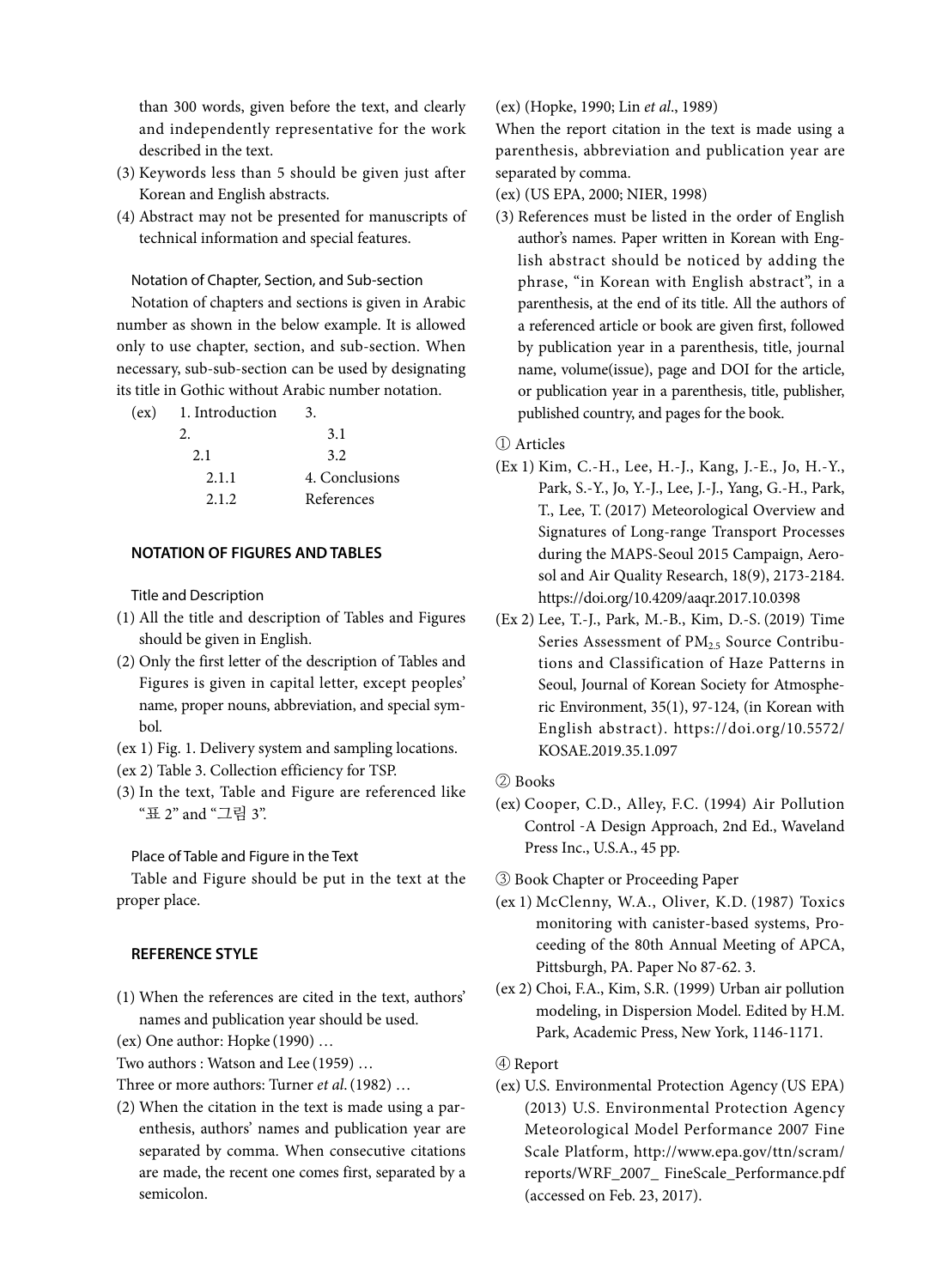### **GALLEY PROOFS**

Galley proof is requested to authors just before the publication of an article, when the modification of its contents isnot allowed. Anyaddition, deletion, or rearrangement of author names should be made only before the manuscript is accepted and only approved by the journal Editor-in-Chief. To request an authorship change, the corresponding author must send the following to the Editor-in-Chief. (1) a reason for the change of the author list and (2) a confirmation letter from all authors that they agree with the change of the author list. This should include authors to be added or removed.

# **PUBLICATION CHARGE**

The publication fee is 300,000 won whatever number of pages except color printing fee. The color printing fee can be charged as actual costs per color page. However, the publication fee can be waived once per year without any information of funding resource in acknowledgments. Invited articles are free of publication charge.

### **EVALUATION CHARGE**

The evaluation fee is free of charge. In case of urgent reviewing manuscript, the evaluation fee is 500,000 won. Evaluation fee might be exempt for invited articles.

# **COPYRIGHT**

Copyright of all the articles published in JKOSAE belongs to KOSAE.

### **PUBLICATION SCHEDULE**

JKOSAE are published on the last days of February, April, June, August, October, and December every year.

# **FURTHER INFORMATION**

Further details of any item that is not included in this guide can be consulted to Editorial committee of KOSAE.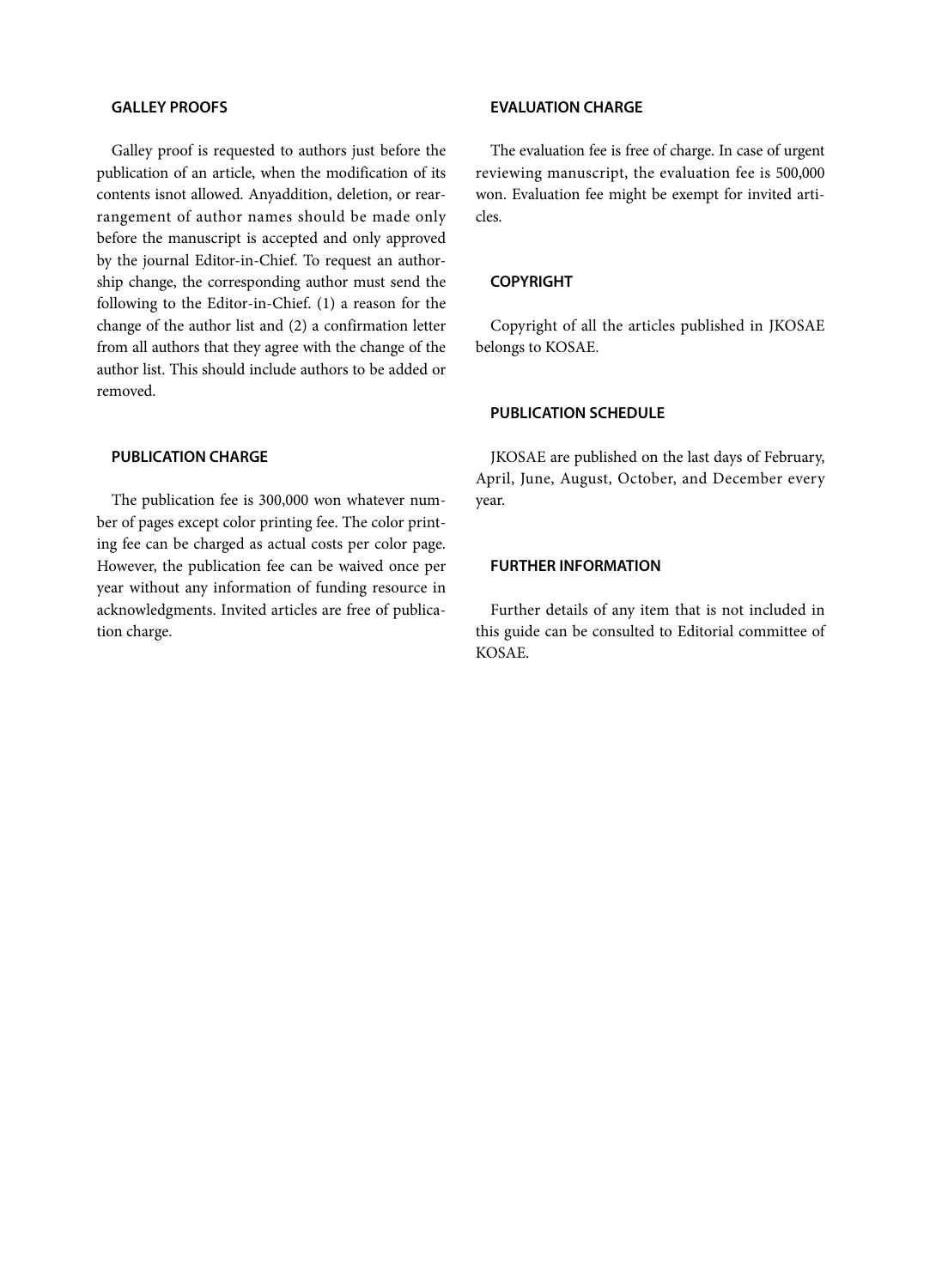# **한국대기환경학회 논문 투고규정**

### **1. 규정의 목적**

이 규정의 목적은 한국대기환경학회지의 발간사업 을 체계적 및 효율적으로 수행하기 위해 논문의 투고 요령을 규정하기 위함이다.

### **2. 원고의 내용**

학회지에 게재한 원고는 대기환경에 관계된 아래 에 명시한 세부내용으로 연구논문(Research Paper), 총설(Review Paper), 기술자료(Technical Information), 특집(Special Feature), 논평과 회신(Discussion and Reply) 등으로 하며 투고 이전에 다른 학술잡지 및 기타 출판물에 미발표된 것이어야 한다.

- 측정ㆍ분석
- 실태ㆍ정책관리
- $-$  확산·반응
- 방지기술
- 기후변화ㆍ에너지
- 대기위해성
- 실내공기질
- 기타
- (1) 연구논문 : 대기환경분야의 독창적 연구를 수행한 내용으로 독창적이며 학술적인 가치가 있는 내용 이 반드시 포함되어야 한다.
- (2) 총설 : 대기환경분야의 연구현황, 경향 및 문제점 등에 관한 문헌고찰을 포함하며 독창적인 해석을 통해 학술적으로 가치가 있는 결론을 제시해야 한다.
- (3) 기술자료 : 대기환경과 관련된 기술적인 자료로서 실용적이며 독창적인 내용을 포함하여야 한다.
- (4) 특집 : 편집위원회가 대기환경과 관련된 특정주제 와 집필자를 선정하고 원고를 위촉한다.
- (5) **논평과 회신 : 본 학회지에 발표한 연구논문 및 기 술자료에 관한 비평을 말하며 연구방법, 논리상의 문제점, 의문점, 건의 등이 포함**된다. **제출된 논평 은 해당 논문 저자에게 전달하여 가능한 회신**하도 록 한다.

# **3. 원고의 접수**

- (1) **원고는 한글 97 이상 또는 MS**-**word 2000 이상 중 하나를 선택하여 작성**하여야 한다.
- (2) 원고 접수 시 반드시 2명 이상의 전문가를 심사자 로 추천하여야 한다.
- (3) 원고는 편집위원회에서 온라인으로 수시접수하 며, 원고의 접수일은 원고가 학회에 도착된 날짜 로 한다. 또한, 원고의 채택일은 심사가 완료된 날 짜로 한다.
- (4) 원고는 그림과 표를 포함하여 1부를 온라인으로 제출하여야 하며, **심사료는 제출 규정**(본규정10) 에 따라 원고제출 시에 납부하여야 한다.
- (5) 원고의 채택이 결정된 후 투고자는 그림과 표를 포함한 원본을 온라인으로 최종 제출하여야 하며, 게재료를 납부하여야 한다.

# **4. 원고의 분량**

- (1) 투고원고는 특별히 매수를 규정하지 않으나 가능 한 한 간단명료하여야 하며, 최소 8,000자 이상을 권장한다.
- (2) **논문원고는 A4 용지에 25 mm의 왼쪽 및 오른쪽 여백을 두고 12 point의 크기로, 2열 간격 (double space, 줄간격 200%)**으로 하여야 한다.

# **5. 원고 작성언어 및 표기**

- (1) 국문원고는 한글 사용을 권장하되, 인명, 지명, 잡 지명과 같이 어의가 혼동되기 쉬운 명칭은 영문 자를 혼용할 수 있다.
- (2) 학술용어 및 물질명은 가능한 한 국문으로 표기 한 후, 영문으로 삽입하여 표기한다. 숫자 및 단위 의 표기는 SI 규정에 따른다.

# **6. 원고의 형식**

6. 1 원고의 표지

(1) 논문 원고표지 상단에 1개의 관련분야는 반드시 명시하여야 하며 저자의 희망에 따라 3개의 관련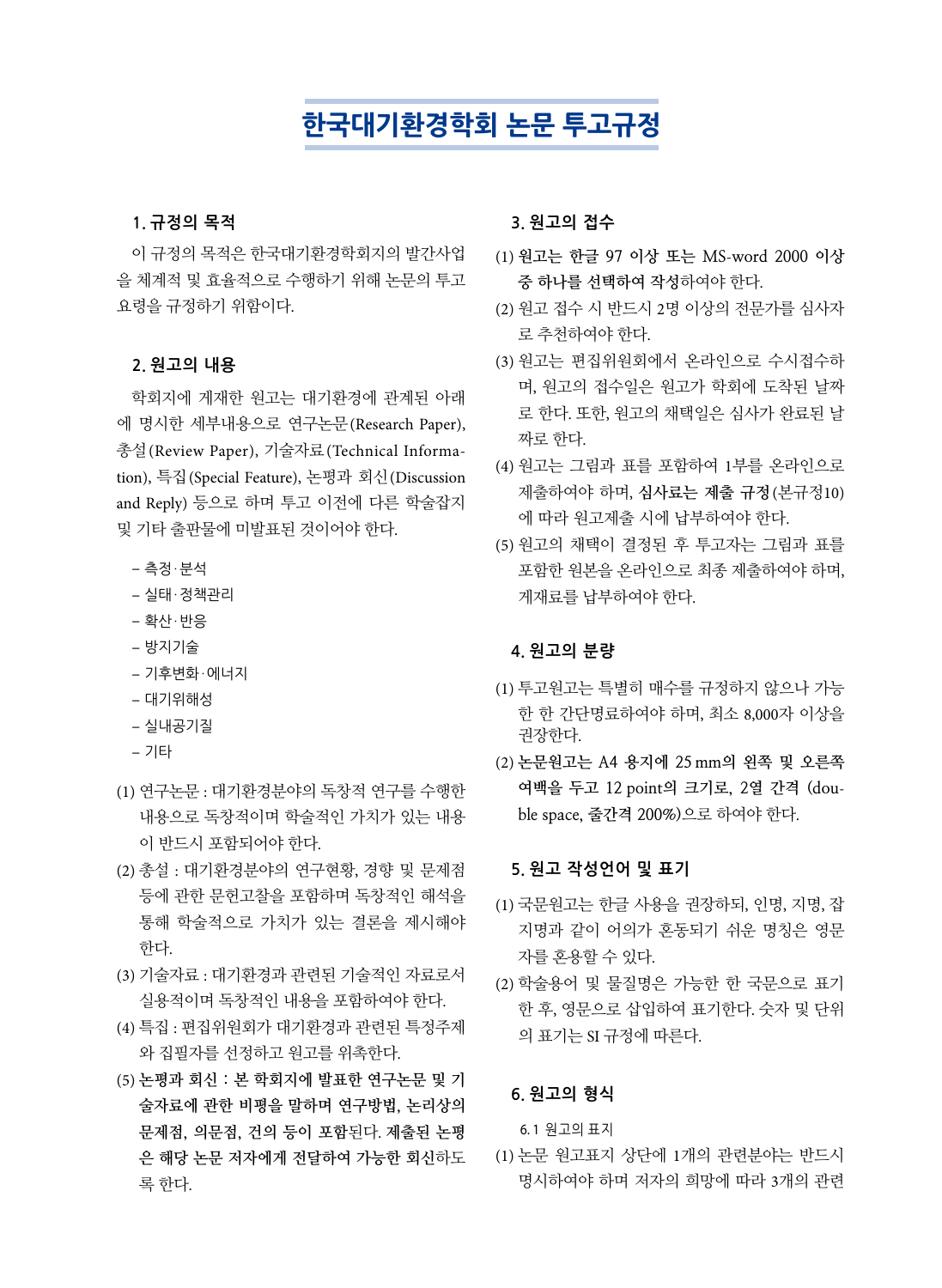분야도 명시가 가능하다. 이때 관련분야의 명칭은 본 학회에 설치되어 있는 분과위원회로 한다.

- (2) 논문이 국문으로 작성되었을 경우, 국문으로 제 목, 저자명, 소속를 명기하며, 그 아래 영문으로 제 목, 저자명, 소속를 명기한다. 영문 소속은 부서/ 과, 기관, 지역, 나라의 순서로 작성한다. 저자들의 소속이 다를 경우 어깨번호를 표기하고 소속을 번호 순으로 표기한다. 교육부훈령 제263호에 따 라 저자들의 직위(저자정보)를 별도로 표기한다.
- (3) 논문이 영문으로 작성되었을 때에는 영문으로만 작성하며, 소속의 표기방법은 동일하다.
- (4) Corresponding Author에 asterisk (\*)를 표시하고 논문 좌측 하단에 전화번호와 E-mail을 주석으로 표기한다.

6. 2 원고의 형식

- (1) 국문의 경우에는 영문초록, 서론, 실험방법, 결과, 고찰, 결론(감사의 글), 참고문헌의 순서로 하며 표와 그림은 가능한 한 본문에 포함시킴을 표준 으로 한다.
- (2) 영문의 경우에는 Abstract, Introduction, Materials and Methods, Results, Discussion (Acknowledgement), References, 국문초록의 순서로 하고 Tables, Figures은 가능한 한 본문에 포함시킴을 표준으로 한다.
- (3) 원고는 반드시 줄번호를 표기한다. 원고의 처음부 터 끝까지 연결된 줄번호로 표기할 것을 권장한 다.

6. 3 초록과 주제어

- (1) **영문초록 (Abstract)은 300 word 이내의 분량으 로** 본문 앞에 쓰고, 논문의 주요 내용을 구체적으 로 알 수 있는 동시에 본문과 분리하여도 의미가 통할 수 있어야 한다.
- (2) 국문 및 영문초록의 하단에는 5개 단어 이하의 주 제어(key words)가 각각 첨부되어야 한다.

# 6. 4 장(chapter), 절(section) 및 항(sub-section)의 표기

장과 절의 표기는 아라비아 숫자로 하며, 다음 예 와 같다. 단, 절 이하의 구분은 원칙적으로 인정하지 않으며, 꼭 필요할 경우에는 번호 없이 고딕체로 제 목만 표기한다.

| (예) 1. 서론 | 3.    |
|-----------|-------|
| 2.        | 3.1   |
| 2.1       | 3.2   |
| 2.1.1     | 4. 결론 |
| 2.1.2     | 참고문헌  |

# **7. 표와 그림의 표기방법**

7. 1 제목과 설명

- (1) 논문이 국문으로 작성되었을 때에는 본문 내의 Table과 Figure의 제목과 내용을 모두 영문으로 표기한다.
- (2) 표와 그림에 대한 설명문 내의 인명, 고유명사, 약 어, 특수한 기호 등을 제외하고는 문장의 첫 자만 대문자로 표기하며 끝은 마침표로 마감한다.
- (예 1) Fig. 1. Delivery system and sampling locations.
- (예 2) Table 3. Collection efficiency for TSP.
- (3) 본문 내에서 Table과 Figure를 인용할 때에는 "표 2", "그림 3" 등으로 표기한다.

7. 2 표와 그림의 삽입 위치

(1) **표와 그림은 본문 내의 해당 위치에 삽입시켜야 한다**.

# **8. 참고문헌의 표기방법**

- (1) 본문 중에서 참고문헌을 인용할 때, 다음 예와 같 이 저자의 이름과 연도를 함께 표기한다.
	- (예) 1명일 경우 : Hopke (1990)는 … 2명일 경우 : Watson and Lee (1959)는 … 3명 이상 : Turner *et al*. (1982)은 …
- (2) 본문 중에서 참고문헌의 인용을 괄호 내에 표기 하고자 할때, 저자명과 연도를 컴마로 구분한다. 인용문헌이 연속으로 2개 이상일 경우 연도 순으 로 나열하며 세미콜론으로 구분한다.

(예) (Hopke, 1990; Lin *et al*., 1989) 본문 중에서 보고서 인용을 괄호 내에 표기하고자 할 때, 기관의 약어로 작성한다.

(예) (US EPA, 2000; NIER, 1998)

(3) 참고문헌은 국문, 영문 원고에 관계없이 모두 영 어 (저자명의 알파벳 및 출판연도의 순으로 나열) 로 작성해야 한다. 국문논문이지만 영문초록이 있 는 경우 문헌명에 "in Korean with English abstract"를 괄호 속에 넣어 추가한다.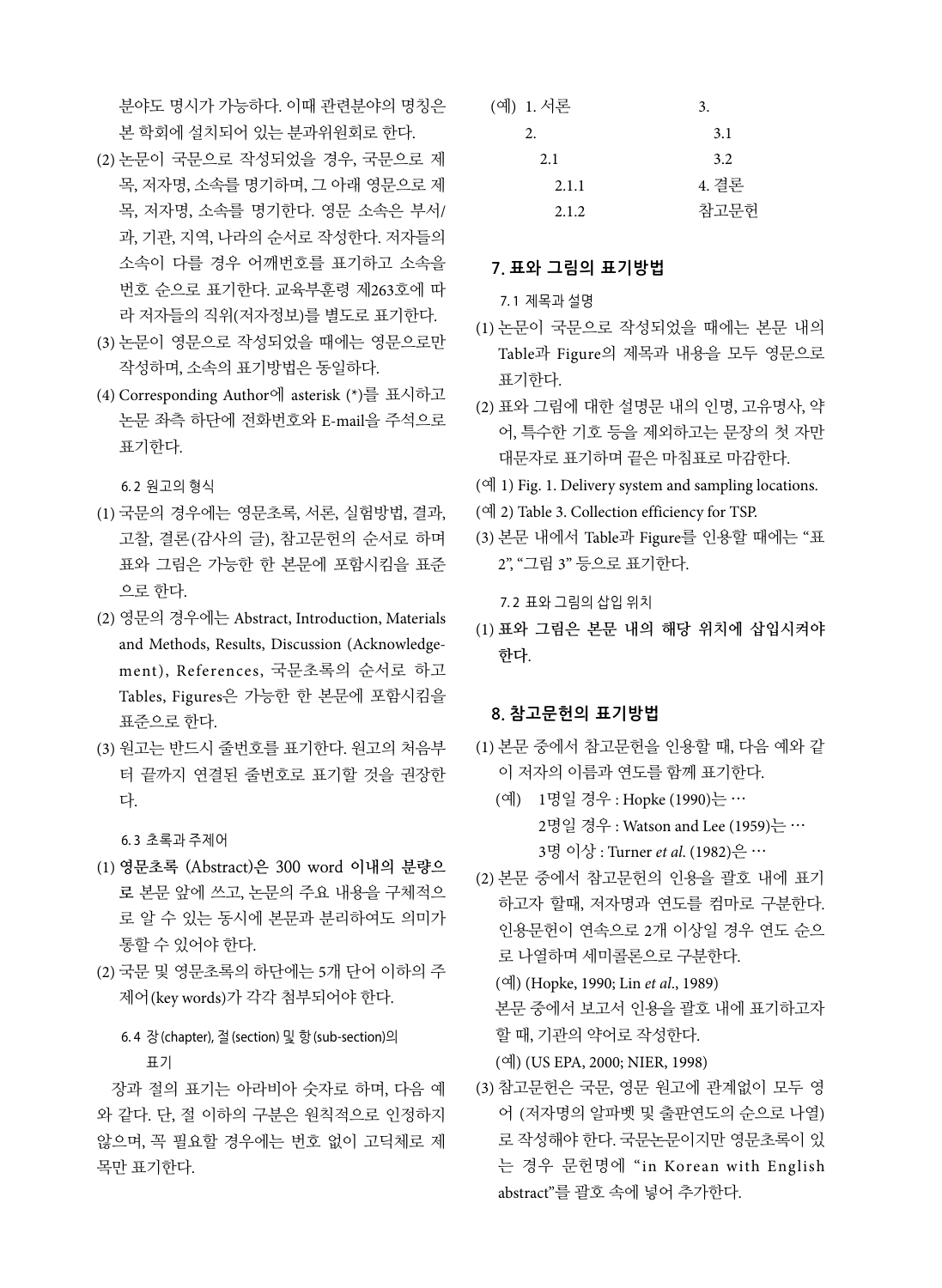저자나 편집자의 이름기재는 저자수와 관계없이 전원을 표기해야 한다. 학술잡지의 경우 저자이름 다음으로는(연도), 제목, 잡지명, 권(호)수, 페이지, DOI 순으로 기입하며, 단행본의 경우 저자이름, (연도), 제목, 출판사명, 출판국명, 페이지 순으로 기입하며 요령은 다음 예시를 따른다. 단, 잡지명 은 약어를 사용하지 않으며(full name), 단행본의 제목은 이태릭체로 한다.

① 학술잡지

- (예 1) Kim, C.-H., Lee, H.-J., Kang, J.-E., Jo, H.-Y., Park, S.-Y., Jo, Y.-J., Lee, J.-J., Yang, G.-H., Park, T., Lee, T. (2017) Meteorological Overview and Signatures of Long-range Transport Processes during the MAPS-Seoul 2015 Campaign, Aerosol and Air Quality Research, 18(9), 2173-2184. https://doi.org/10.4209/ aaqr.2017.10.0398
- (예 2) Lee, T.-J., Park, M.-B., Kim, D.-S. (2019) Time Series Assessment of  $PM_{2.5}$  Source Contributions and Classification of Haze Patterns in Seoul, Journal of Korean Society for Atmospheric Environment, 35(1), 97-124, (in Korean with English abstract). https://doi.org/ 10.5572/KOSAE.2019.35.1.097
- ② 단행본
- (예 1) Cooper, C.D., Alley, F.C. (1994) Air Pollution Control-A Design Approach, 2nd Ed., Waveland Press Inc., U.S.A., 45pp.
- ③ 단행본 내의 chapter 또는 proceeding 내의 논문
- (예 1) McClenny, W.A., Oliver, K.D. (1987) Toxics monitoring with canister-based systems, Proceeding of the 80th Annual Meeting of APCA, Pittsburgh, PA. Paper No. 87-62. 3.
- (예 2) Choi, F.A., Kim, S.R. (1999) Urban air pollution modeling, in Dispersion Model. Edited by H.M. Park, Academic Press, New York, 1146-1171.

④ 보고서

(예 1) U.S. Environmental Protection Agency (US EPA) (2013) U.S. Environmental Protection Agency Meteorological Model Performance 2007 Fine Scale Platform, http://www.epa.gov/

ttn/scram/reports/WRF\_2007\_ FineScale\_ Performance.pdf (accessed on Feb. 23, 2017).

# **9. 교 정**

교정은 초교에 한하여 저자가 행함을 원칙으로 하 며, 교정 중 내용의 변경은 불허한다.

저자의 변경 또는 삭제는 원고의 게재가 확정되기 전에만 가능하며 반드시 편집위원장의 승인이 필요 하다. 이를 위해서 교신저자는 다음과 같은 사항을 명시한 문서를 편집위원장에게 보낸다. (1) 저자의 변 경 또는 삭제의 이유, (2) 저자의 변경 또는 삭제에 대 한 모든 저자의 동의서(서명 필수). 추가 또는 삭제되 는 저자도 포함됨.

### **10. 심사료와 게재료**

- (1) 일반 심사료는 무료이며, 긴급히 심사를 받기를 원하는 경우의 **긴급심사료는 500,000원으로 한 다. 또한 교신저자는 논문게재가 확정된 후, 당해 연도 연회비를 납부하여야 한다.** 단, 초청논문의 저자의 경우 예외가 될 수 있다.
- (2) 기본 출판 비용은 30만원이다. 기본 출판 비용에 컬러 인쇄비 및 별쇄본은 포함되지 않으며 저자의 실비부담으로 제공된다. 컬러비용은 페이지당 실 비청구되며, **논문의 별쇄본은 기본 30부 이상을 원칙으로 한다**.

단, 연구비 지원(지원과제 고유번호 등) 사사가 없 는 논문은 기본 출판 비용이 1회/연 무료이다. 초청논문의 경우 게재료를 징수하지 않는다.

# **11. 저작권**

본 학회지에 게재되는 모든 원고에 대한 저작권은 한국대기환경학회가 소유한다.

### **12. 발간 및 발간예정일**

본 학회지 발간은 년 6회로 하며 발간예정일은 2월, 4월, 6월, 8월, 10월, 12월의 말일로 한다.

## **13. 위임사항**

기타 본 규정에 명시되지 아니한 사항은 편집위원 회의 결정에 따른다.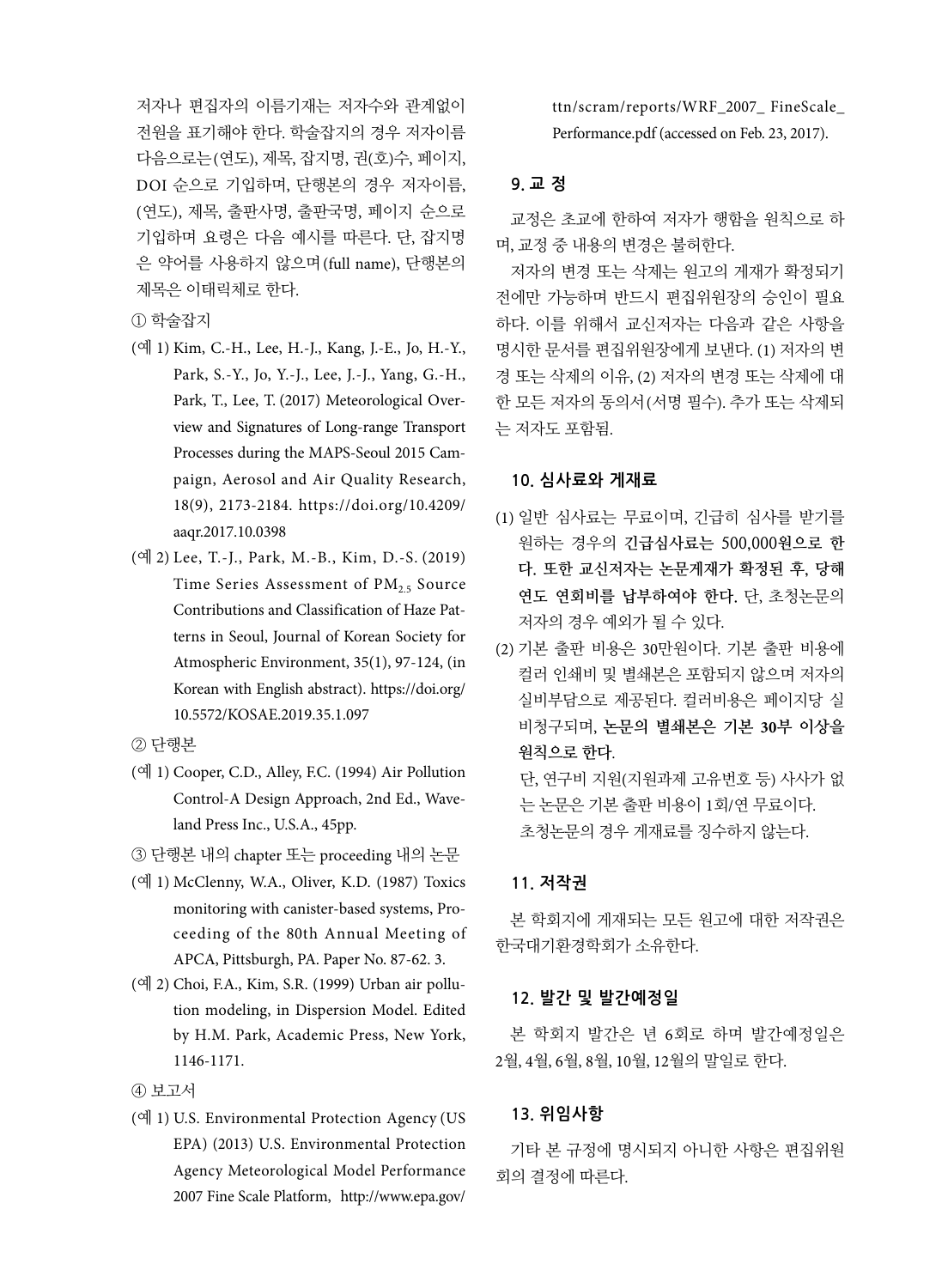# **Journal of Korean Society for Atmospheric Environment**

Author(s): **Manuscript Title**: \_\_\_\_\_\_\_\_\_\_\_\_\_\_\_\_\_\_\_\_\_\_\_\_\_\_\_\_\_\_\_\_\_\_\_\_\_\_\_\_\_\_\_\_\_\_\_\_\_\_\_\_\_\_\_\_\_\_\_\_\_\_\_\_\_\_\_

# **Part 1. AUTHOR's COPYRIGHT TRANSFER** (**저작재산권 양도 확인서**)

The undersigned author(s) or employer(s) hereby transfer their exclusive copyright interest in the above cited manuscript (subsequently referred to as the work) to Korean Society for Atmospheric Environment (hereafter KOSAE), effective if and when the work is accepted for publication by Journal of Korean Society for Atmospheric Environment (hereafter JKOSAE) and subject to the following. The undersigned author and coauthors retain the right to revise, adapt, prepare derivative works, present orally, or distribute the work, provided that all such use is for the personal noncommercial benefit of the author(s) and is consistent with any prior contractual agreement between the undersigned and/or coauthors and their employer(s). In all instances where the work is prepared as a "work made for hire" for an employer, the employer(s) whose authorized agent signs below retains the right to revise, adapt, prepare derivative works, publish, reprint, reproduce, and distribute the work provided that all such use is for the promotion of its business enterprise and does not imply the endorsement of KOSAE. Whenever KOSAE is contacted by third parties for individual permissions to use, reprint, or republish specified articles(except for classroom use or reprint in a collective work) the undersigned author(s) or employer(s) permissions will also be required. No proprietary right other than copyright is claimed by KOSAE. This agreement must be signed by the corresponding author or his/hers representative who has the consent of all authors or, in the case of a work made for hire, *authorized agent of the employer*.

### **Authorized Name/Title (Print):**

| Signature | Date     |
|-----------|----------|
| E-mail:   | Tel/Fax: |

# **Part 2. AUTHOR'S CHECK LIST**

Author(s) should prepare the article to submit to JKOSAE in full compliance with the journal's submission guideline. Please check "O" for yes and "X" for no for each of the following items to confirm that the article is prepared to match the submission guideline of JKOSAE.

```
1. Article title and authors' affiliation ( ), 2. Abstract and keywords ( ), 3. Manuscript body ( ),
```
**4. References ( ), 5. Tables and Figures ( ), and** 

**6. All other miscellaneous requirements of the journal ( )**

### ▶ **This manuscript is submitted for the publication in JKOSAE.**

The authors submit the manuscript together with this checklist after checking all the requirements of the journal. The signature below confirms everything checked and listed above is true.

**Corresponding Authors (Print name): \_\_\_\_\_\_\_\_\_\_\_\_\_\_\_\_\_\_\_\_\_\_\_\_\_\_\_\_\_\_\_\_\_\_\_\_\_ (Signature)**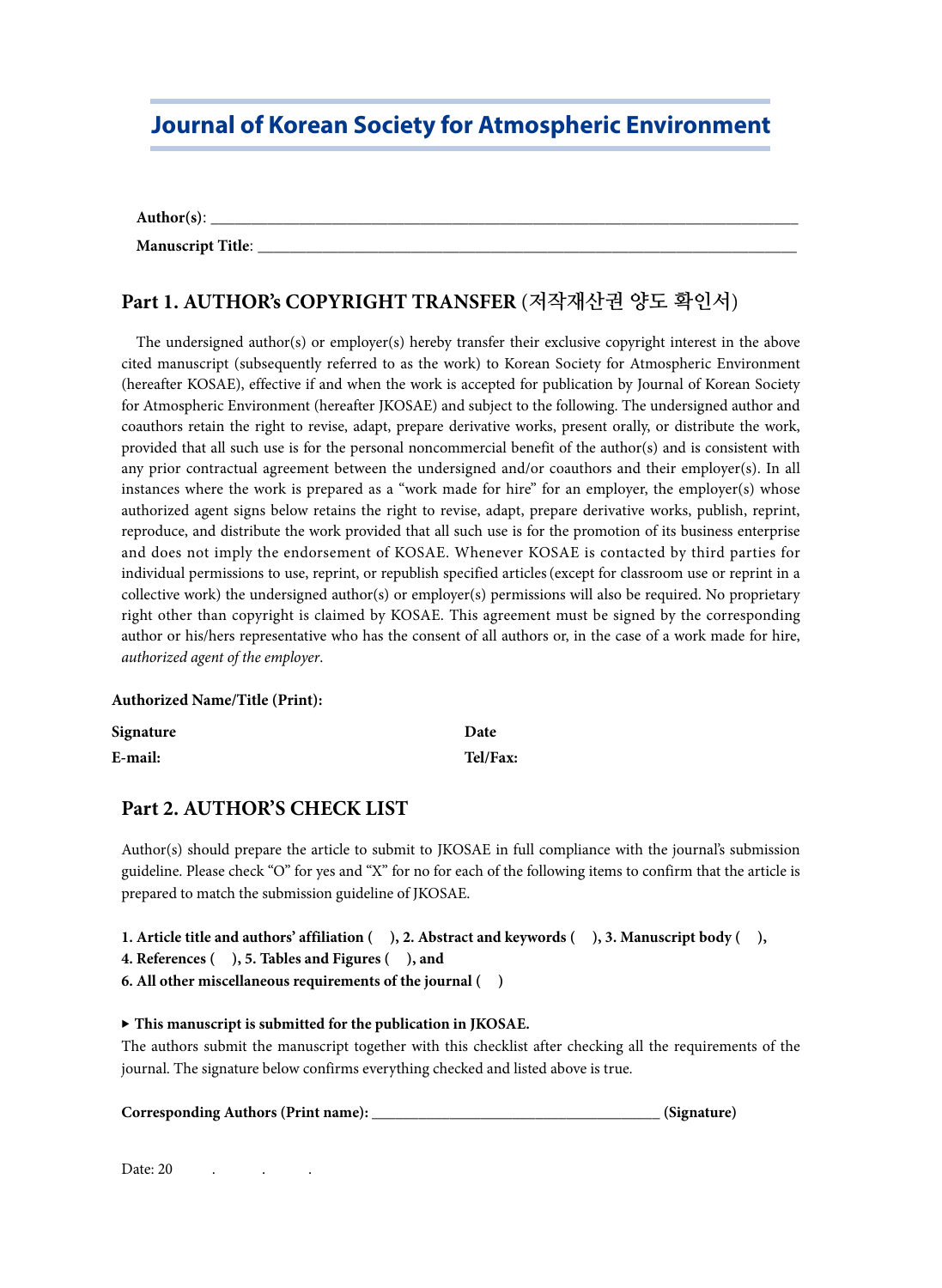# **한국대기환경학회 논문 심사규정**

**제 1 조** 한국대기환경학회에 투고되는 학술논문과 총 설 등의 심사는 본 규정에 따른다.

### **제 2 조 (논문의 접수)**

- 1. 본 학회지에 게재되는 원고의 심사, 채택여부, 게 재순서 및 인쇄체제는 편집위원회에 일임하며 **일 단 제출된 원고는 투고자에 반환하지 않음을 원 칙으로 한다. 단, 게재불가인 경우는 투고자가 원할 경우 온라인으로 반송할 수 있다**.
- 2. 논문이 학회에 접수된 후 학회는 접수내용을 저 자에게 발송한다.

### **제 3 조 (심사방식)**

- 1. 접수된 논문은 **온라인으로 심사위원에게 의뢰 함**을 원칙으로 한다.
- 2. 1항의 접수된 원고는 다음의 심사절차로 신속 히 이루어짐을 원칙으로 한다.

# **제 4 조 (심사위원의 선정)**

- 1. 심사편집위원은 분과 담당 편집위원의 학술적 분야 및 전공을 고려하여 편집위원장이 위촉한 다.
- 2. **제출논문의 심사는 동일유사 분야의 전문가 최소 2인 이상을 위촉하여 시행**한다.

#### **제 5 조 (심사위원 선정 및 심사일정)**

- 1. 심사위원은 논문심사 여부를 수락한 후 10일 (공휴일 미포함) 이내에 심사를 종료해야 하며 심사의견을 본 편집위원회에 제출하여야 한다.
- 2. 편집위원회는 심사위원의 심사결과를 2일 이내 로 저자에게 통보한다.
- 3. 1항의 원고가 특별한 사유없이 기한 내에 도착 하지 않을 경우에는 편집위원장 명의로 독촉공 문을 발송하며, 2주 이내 도착하지 않을 경우에 는 다른 심사자로 교체할 수 있다.

# **제 6 조 (긴급심사제도)**

**긴급심사제도**는 **심사위원이 심사 여부를 수락한** 

**후 5일(공휴일 포함) 이내에 1차 심사를 완료**하고, 편집위원은 논문의 게재 여부를 조속히 판정한다. **심사료는 500,000원**으로 한다. **단, 심사결과가** "**재 심**" **등으로 판정되어 게재 여부가 불확실할 경우에 는 게재 여부의 판정이 다소 지연될 수 있다**.

### **제 7 조 (심사 과정 및 결과)**

- 1. 심사위원의 명단은 일체 비밀로 하며, 심사위촉 시 심사자에게 저자를 공개하여 심사한다.
- 2. 심사된 논문의 심사결과에 관한 사항은 저자 이 외에는 외부에 공개하지 않는다.
- 3. **논문의 심사는 편집위원회에서** 2인을 선정하고 편집이사 혹은 편집위원이 심사위원의 역할을 수 행할 수 있다.
- 4. 심사결과는 다음 중의 하나로 판정한다.
	- 4. 1 게재가 : 원고의 수정없이 채택할 수 있는 경우
	- 4. 2 수정 후 게재 : 수정사항이 경미한 것으로 저자수정 후 심사위원의 추가 심사없이 편 집위원회의 확인으로 게재가 가능한 경우
	- 4. 3 수정 후 재심 : 수정사항이 중요하거나 내 용의 보완이 필요한 것으로 수정 보완한 결 과를 심사위원이 다시 확인할 필요가 있다 고 판단되는 경우
	- 4. 4 게재불가 : 원고의 내용이나 수준이 논문집 에 게재하기에는 적절치 못하거나 미흡하 다고 판단되는 경우
- 5 . 4항의 심사결과 구분에 따라 다음과 같이 후속 조치를 진행한다.
	- 5. 1 2인의 심사결과가 모두 "4.1"인 경우는 편집 위원회 최종 확인 후, 게재처리 하고 공문을 발송한다.
	- 5. 2 2인의 심사결과가 "4.1, 4.2", "4.1, 4.3". "4.2, 4.3", "4.2, 4.2", "4.3, 4.3"인 경우는 편집위원 회에서 저자에게 심사결과를 통보하여 저 자는 답변서와 수정본을 제출한다.
	- 5. 3 2인의 심사결과가 "4.3, 4.4" 인 경우는 편집 위원회에서 게재가부를 결정하며, 편집위원